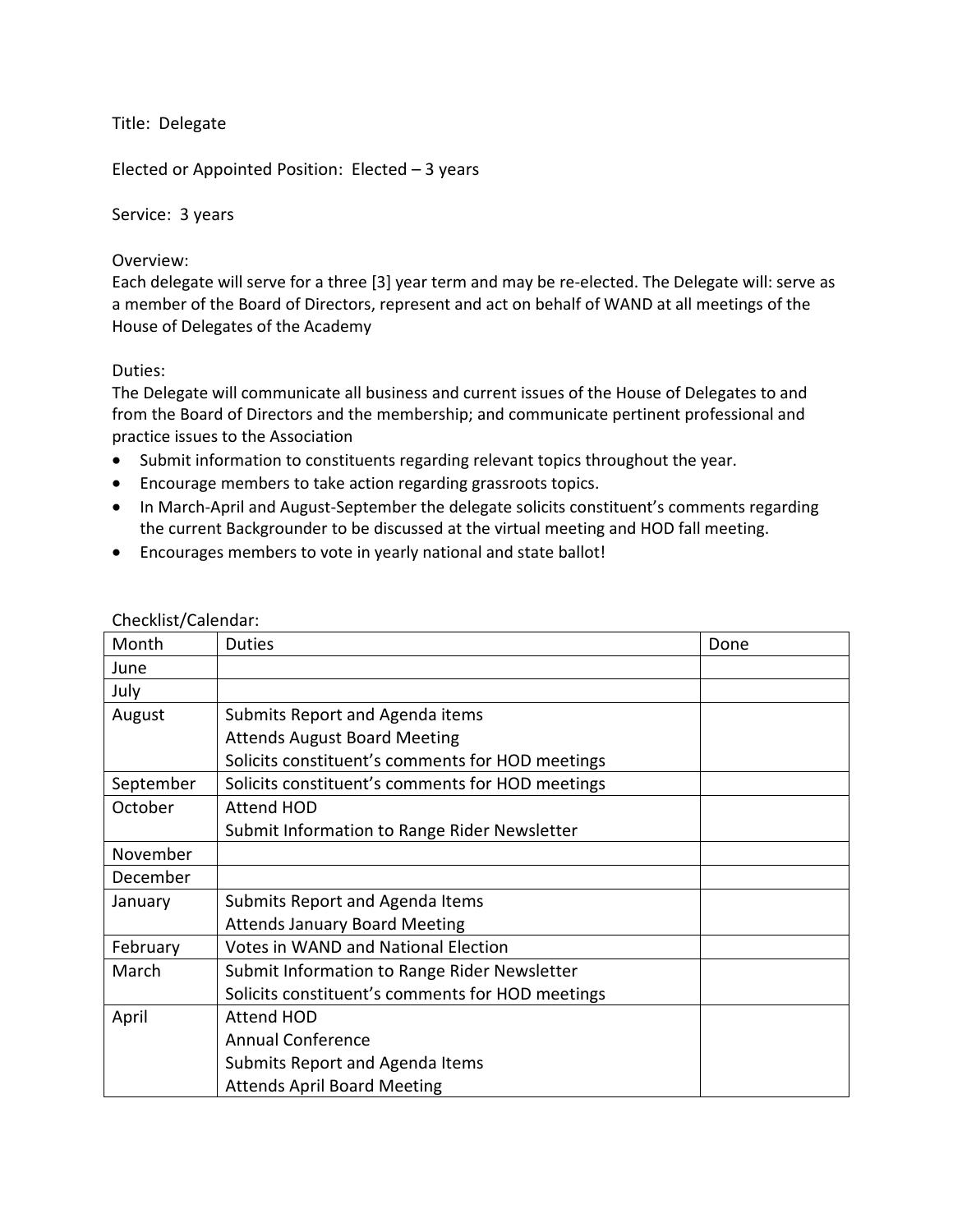|     | <b>Attends Annual Business Meeting</b><br>Attends New Board Member Orientation |  |
|-----|--------------------------------------------------------------------------------|--|
|     | Solicits constituent's comments for HOD meetings                               |  |
| May | Submit Information to Range Rider Newsletter                                   |  |
| -   |                                                                                |  |

Resources:

Academy Link: http://www.eatright.org/affiliates/

http://www.eatright.org/hod/

WAND Link: www.eatrightwyoming.org

# **Additional Information from the Academy**

The multiple roles of an effective HOD Delegate are: ambassador, advocate, communicator, facilitator, leader, manager, marketer, mentor, resource, team builder and team player. An integral part of a delegate's character is to be accessible, adaptable, committed, flexible and responsive.

 The HOD Delegate is to define and respond to needs of a member driven association by creating and participating in activities that result in an effective and responsive House of Delegates. This form is to be used quarterly as a self-evaluation of your effectiveness as a delegate and as a stimulant for generating ideas of outreach activities you can do in the coming months.

#### **Write Yes, No or N/A (not applicable) in the appropriate space after each Benchmark**.

| <b>GOALS AND BENCHMARKS</b>                                                                                                                                                                                                                                                                                                                                                                                                                            | <b>AUG</b> | <b>NOV</b> | <b>IFEB</b> | <b>INAY</b> |
|--------------------------------------------------------------------------------------------------------------------------------------------------------------------------------------------------------------------------------------------------------------------------------------------------------------------------------------------------------------------------------------------------------------------------------------------------------|------------|------------|-------------|-------------|
| Provide an informed response to member and professional issues<br>Review the HOD Backgrounders<br>$\bullet$<br>Participate in electronic discussions on HOD<br>$\bullet$<br><b>Communications Platform</b><br>Vote electronically on HOD issues<br>$\bullet$<br>Attend Affiliate, DPG, MIG or general member<br>meetings to learn about member and professional issues<br>Contact other Delegates about member and<br>$\bullet$<br>professional issues |            |            |             |             |
| Have a well informed constituency                                                                                                                                                                                                                                                                                                                                                                                                                      |            |            |             |             |
| Submit delegate reports to constituents via<br>$\bullet$<br>newsletters, meetings, listservs/electronic mailing lists,                                                                                                                                                                                                                                                                                                                                 |            |            |             |             |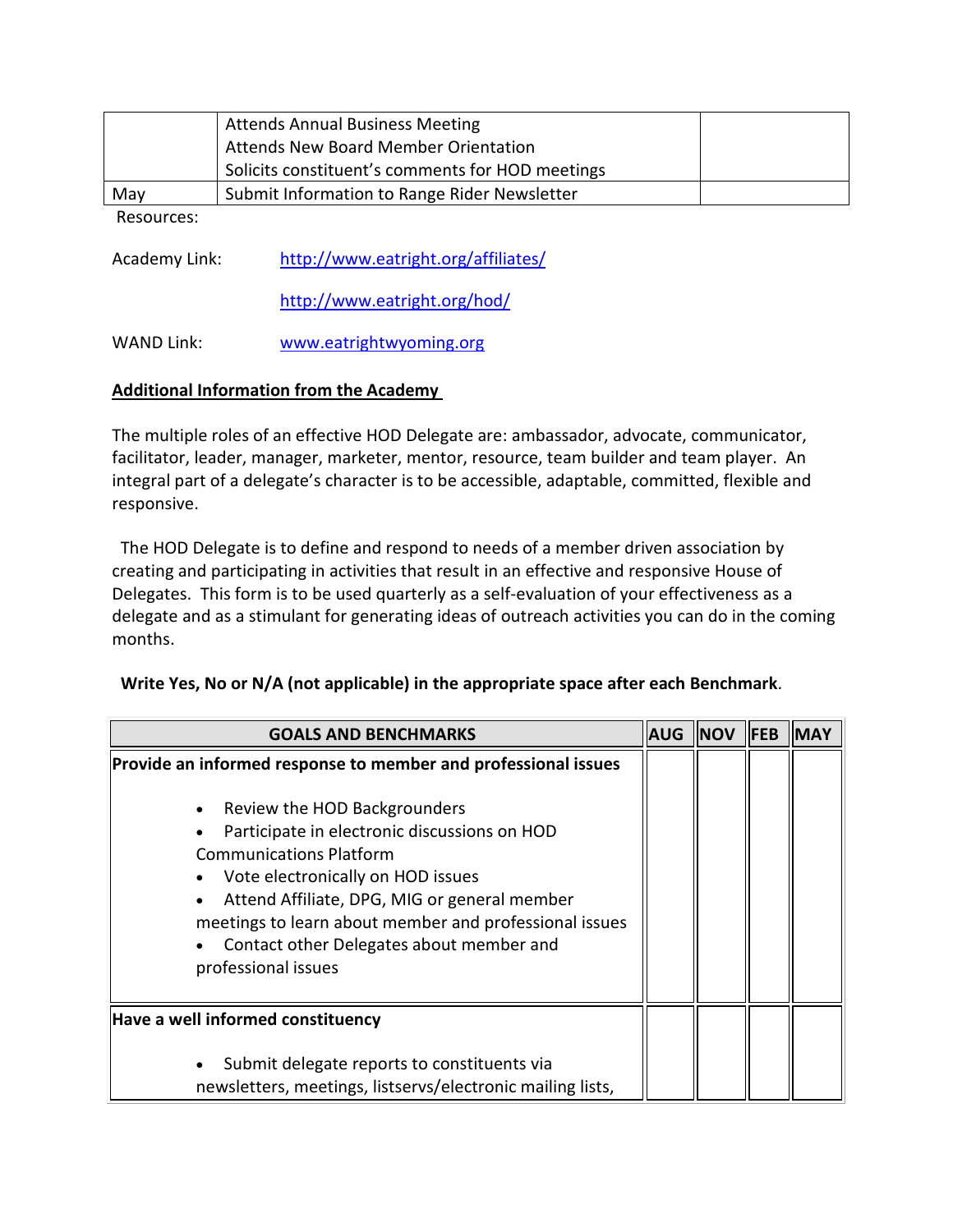websites

- Review and circulate HOD Speaker Messages
- Attend Affiliate/District, DPG, MIG or general member meetings
- Provide consistent, concise messages and directions that support the mission and vision of the Academy

# **1. H.6**

| <b>GOALS AND BENCHMARKS</b>                                                                                                                                                                                                                                                                                                                                                                                                                                                                                                          |  | <b>NOV</b> | <b>IFEB</b> | <b>MAY</b> |
|--------------------------------------------------------------------------------------------------------------------------------------------------------------------------------------------------------------------------------------------------------------------------------------------------------------------------------------------------------------------------------------------------------------------------------------------------------------------------------------------------------------------------------------|--|------------|-------------|------------|
| Have a well informed Affiliate Board of Directors/DPG                                                                                                                                                                                                                                                                                                                                                                                                                                                                                |  |            |             |            |
| Executive Committee/Student Committee/ACEND Board/CDR<br>Board/NDEP Board on member or professional issues and market<br>trends                                                                                                                                                                                                                                                                                                                                                                                                      |  |            |             |            |
| Review and circulate HOD Speaker Messages<br>Make contacts with officers of Affiliates, DPGs, MIGs,<br>Student Committee, ACEND, CDR or NDEP<br>Participate in meetings and conference calls<br>Provide reports on House, Committee and Academy<br>activities<br>Participate in electronic Affiliate/DPG/MIG/Student<br>Council/ACEND/CDR/NDEP officer discussions<br>Provide consistent, concise messages and directions<br>that support the mission and vision of the Academy<br>(newsletters, electronic mailing lists, websites) |  |            |             |            |
| Facilitate increased member involvement at local and national<br>level<br>Mentor members to develop leadership potential (run                                                                                                                                                                                                                                                                                                                                                                                                        |  |            |             |            |
| for office)<br>Nominate members for offices, committees, awards                                                                                                                                                                                                                                                                                                                                                                                                                                                                      |  |            |             |            |
| Provide input in trends identification                                                                                                                                                                                                                                                                                                                                                                                                                                                                                               |  |            |             |            |
| Arrange for member input into identification of trends<br>that will affect the profession of dietetics (meetings,                                                                                                                                                                                                                                                                                                                                                                                                                    |  |            |             |            |